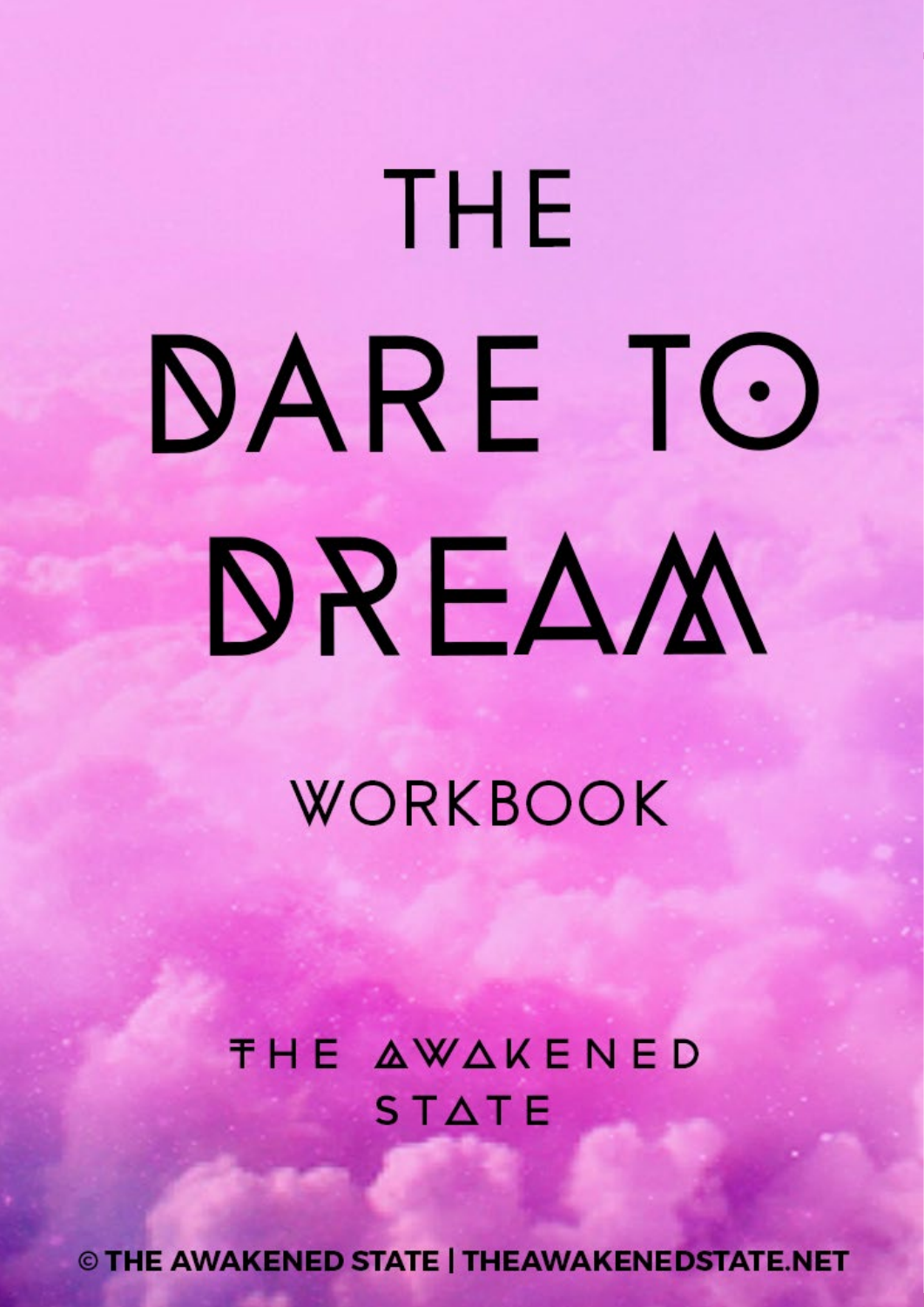## **ITS TIME TO TAKE THE REIGNS OF YOUR DREAMS**  $\overline{\phantom{0}}$

Many of us get stuck in pursuing our dreams, either we're not good enough, strong enough, intelligent enough or just don't feel we're worthy enough for them to come true.

Well i'm here to tell you, it CAN happen but first we have to be willing to step up and take those first steps.

This starts with stretching our minds, pursuing the impossible and getting rid of our doubts.

I'm so excited for you because you're ready to stop living in doubt and begin creating your dreams. Sounds cheesey, but come on deep down you know it's possible. You wouldn't be here if it wasn't

I forgot to introduce myself, I'm Ashley, many know me as Ash. I'm a writer, Momma, Awakened psychonaut and a passionate quirky pisces. I also run the Awakened State to help others through the changes of Kundalini Awakening. I like expanding minds, pursuing knowledge about human consciousness and guiding others to believe in themselves. I believe the universe is playful and that we all have a spark of magic deep inside of us.

 Here is the place where we get to pick your brain and get dreaming! I've choosen multiple power questions to get your energy moving again and spark the magic back in your life as a conscious creator.

#### **Grab a coffee, a comfy spot, your favorite pen and get dreaming**

Let love guide you,

Ash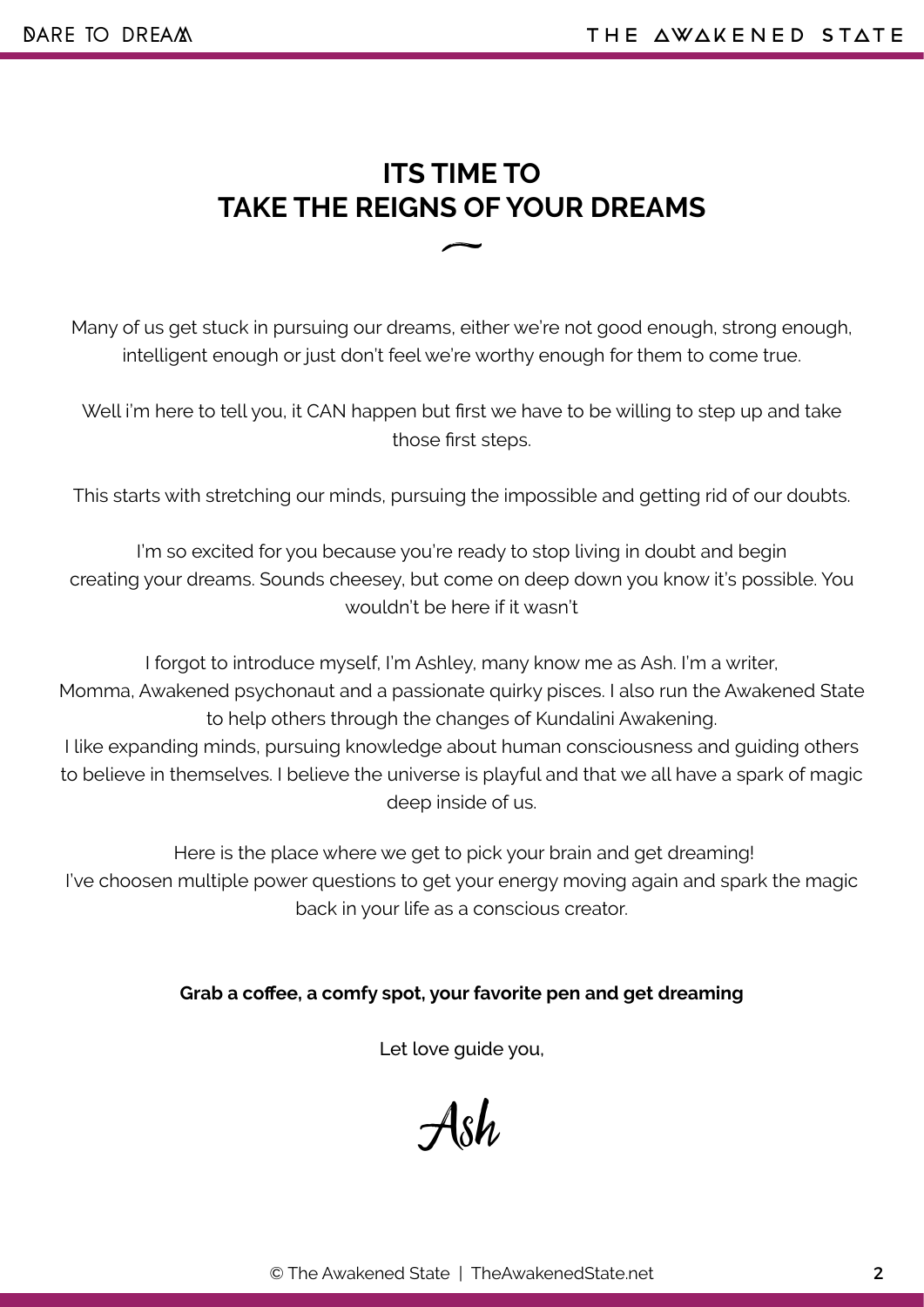Before we begin, I would like you to ask yourself one question:

Ξ

# DO YOU aLlOw yOURsELF TO DREAM?

Now i don't mean your latest job promotion or Bachelor's degree, we're talking about passionate, wild, CRAZY, fun-filling dreams!

**What breathes your soul to life? What makes you happy getting up in the morning? What are some of your passionate desires you wish to achieve? If you could have anything you want, what would it be? What brings inspiration and lights up your energy?**

These are the dreams we need to start focusing on.

See I found what really is happening is **we have lost our direction to dream.** In our busy lives, we often forget about extraordinary dreams and desires because we decide to settle where its comfortable.

We play it safe and let ourselves only focus on what is in front of us, forgetting we live in an infinitely abundant, expansive universe filled with endless possibilities.

Abundance is all around us but most of us are not consciously aware of it or how to direct it.

Well i'm here to tell you, you are worthy of that abundance.

We need to step up and declare to the Universe:

#### **I'M DONE WITH SETTLING!**

#### **IT'S TIME TO DREAM BIG**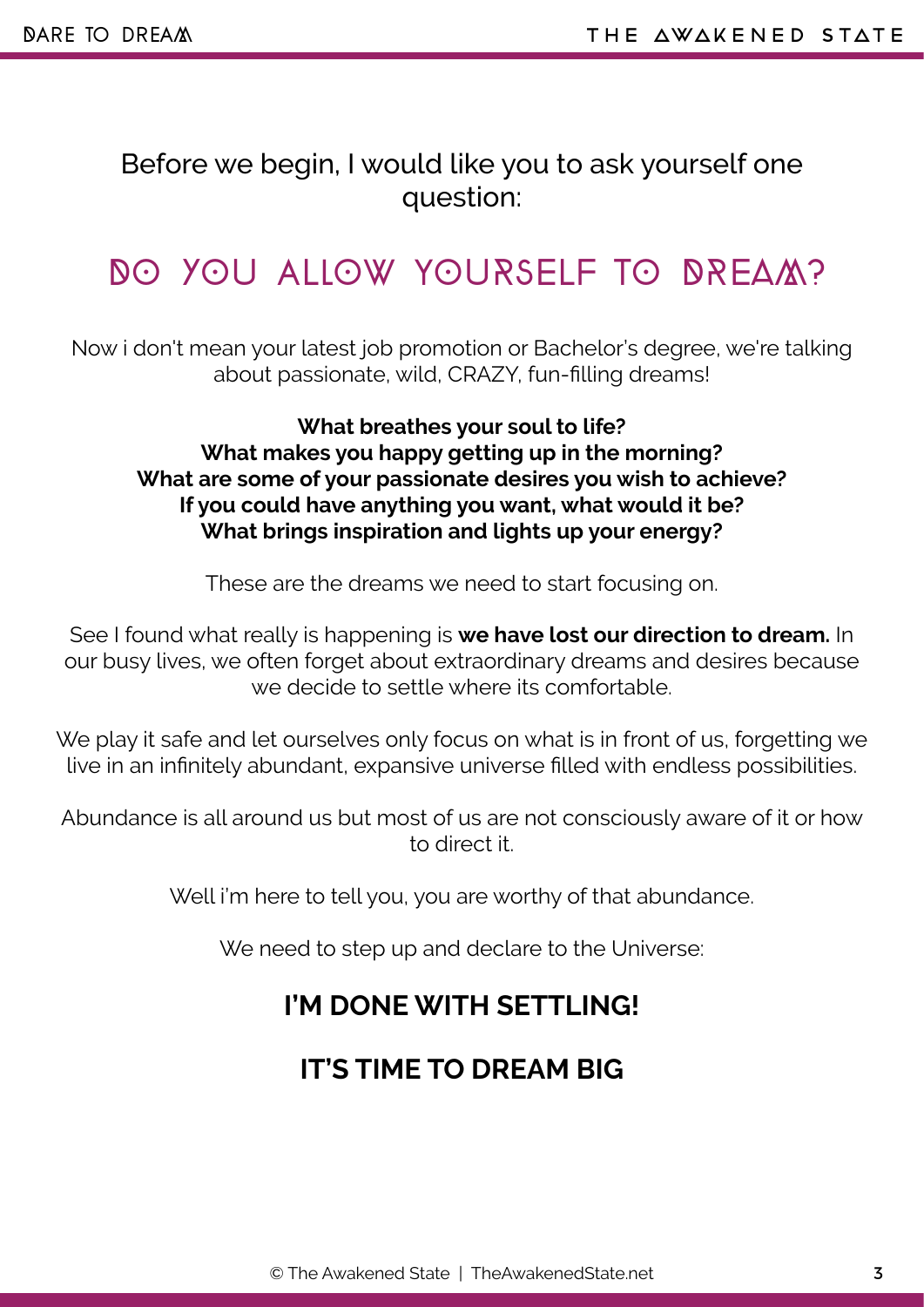This workbook is written to start you on your journey as an **Awakened Bliss Creator.**  Take a moment where you can be in a quiet recharging space alone. Grab a favorite colorful pen. No excuses or second-guessing yourself here, only fun and possibilities. Let's get Dreaming!

# STEP 1: WHAT DO I DESIRE TO CREATE?

Unconsciously we tend to focus on the things we don't want such as our complaints, judgments, the drama llama or the way we feel about ourselves. It's a pesky habit! But what if it could be easy? This starts with learning to focus on the things we DO desire vs. focusing on what we don't want in our lives anymore.

#### **1.WHAT ARE SOME OF MY PERSONAL WILD PASSIONATE DREAMS?**

*First let's do a bit of a releasing brain dump. For about 3-5 minutes start writing down without limitations on yourself, some of your BIG dreams.* Let yourself, Let go and Dream.

\_\_\_\_\_\_\_\_\_\_\_\_\_\_\_\_\_\_\_\_\_\_\_\_\_\_\_\_\_\_\_\_\_\_\_\_\_\_\_\_\_\_\_\_\_\_\_\_\_\_\_\_\_\_\_\_\_\_\_\_\_\_\_\_\_\_\_\_\_\_\_\_\_\_\_\_\_\_\_\_\_\_\_\_\_\_\_

\_\_\_\_\_\_\_\_\_\_\_\_\_\_\_\_\_\_\_\_\_\_\_\_\_\_\_\_\_\_\_\_\_\_\_\_\_\_\_\_\_\_\_\_\_\_\_\_\_\_\_\_\_\_\_\_\_\_\_\_\_\_\_\_\_\_\_\_\_\_\_\_\_\_\_\_\_\_\_\_\_\_\_\_\_\_\_

 $\_$  , and the set of the set of the set of the set of the set of the set of the set of the set of the set of the set of the set of the set of the set of the set of the set of the set of the set of the set of the set of th

\_\_\_\_\_\_\_\_\_\_\_\_\_\_\_\_\_\_\_\_\_\_\_\_\_\_\_\_\_\_\_\_\_\_\_\_\_\_\_\_\_\_\_\_\_\_\_\_\_\_\_\_\_\_\_\_\_\_\_\_\_\_\_\_\_\_\_\_\_\_\_\_\_\_\_\_\_\_\_\_\_\_\_\_\_\_\_

\_\_\_\_\_\_\_\_\_\_\_\_\_\_\_\_\_\_\_\_\_\_\_\_\_\_\_\_\_\_\_\_\_\_\_\_\_\_\_\_\_\_\_\_\_\_\_\_\_\_\_\_\_\_\_\_\_\_\_\_\_\_\_\_\_\_\_\_\_\_\_\_\_\_\_\_\_\_\_\_\_\_\_\_\_\_\_

\_\_\_\_\_\_\_\_\_\_\_\_\_\_\_\_\_\_\_\_\_\_\_\_\_\_\_\_\_\_\_\_\_\_\_\_\_\_\_\_\_\_\_\_\_\_\_\_\_\_\_\_\_\_\_\_\_\_\_\_\_\_\_\_\_\_\_\_\_\_\_\_\_\_\_\_\_\_\_\_\_\_\_\_\_\_\_

\_\_\_\_\_\_\_\_\_\_\_\_\_\_\_\_\_\_\_\_\_\_\_\_\_\_\_\_\_\_\_\_\_\_\_\_\_\_\_\_\_\_\_\_\_\_\_\_\_\_\_\_\_\_\_\_\_\_\_\_\_\_\_\_\_\_\_\_\_\_\_\_\_\_\_\_\_\_\_\_\_\_\_\_\_\_\_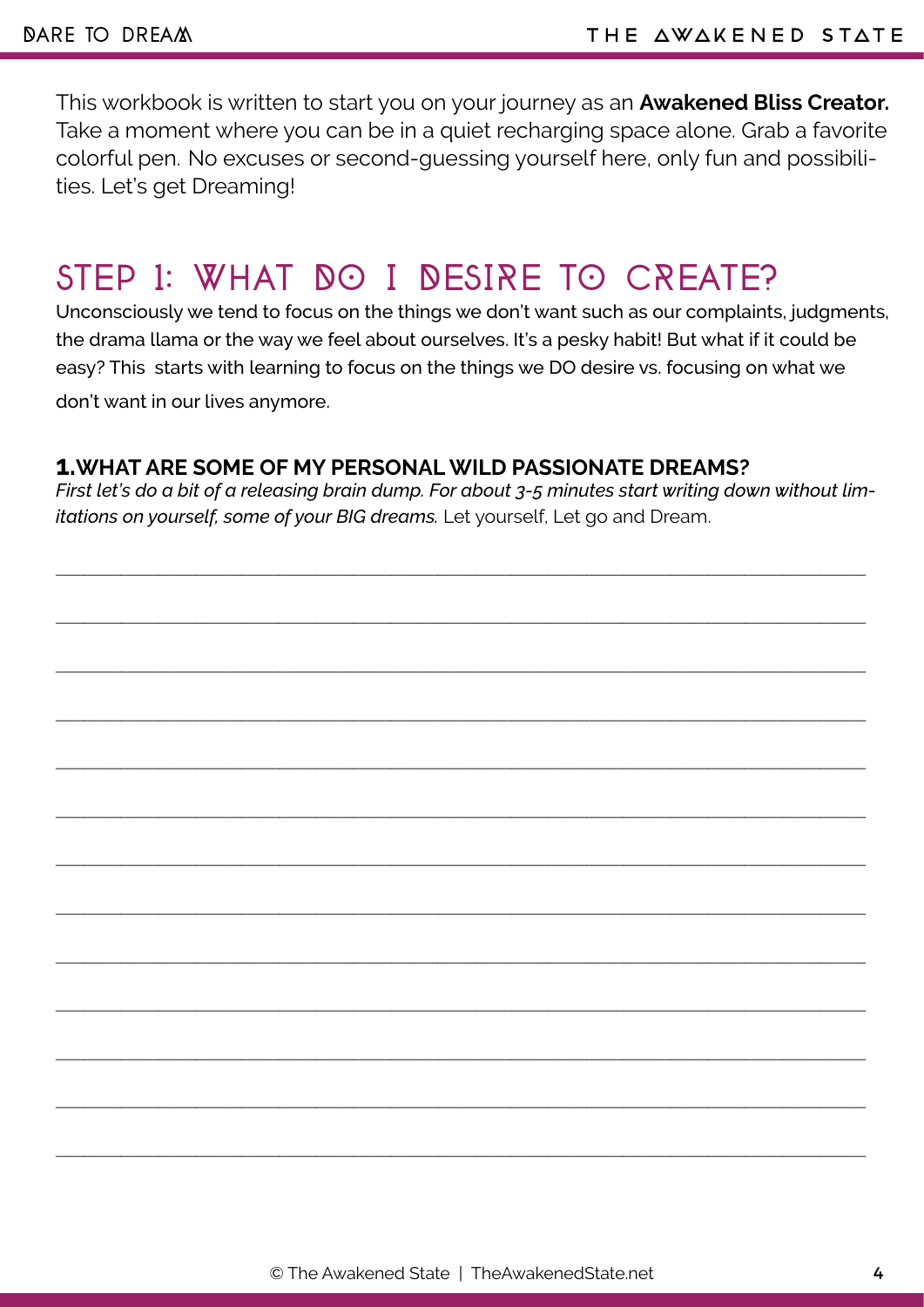## 2. WHAT BEAUTIFUL EXPERIENCES DO I WISH TO HAVE?

We unconsciously attract our experiences on autopilot due to what we are feeling. In many ways, we end up in places we don't necessarily want to be anymore. What are some beautiful experiences you would like to have instead?

# 3. IF TIME OR MONEY WERE NO OBJECT, WHAT KIND OF EXPERIENCE WOULD MY SOUL CRAVE?

When we let our imagination run wild, we surprise ourselves. Think BIG here.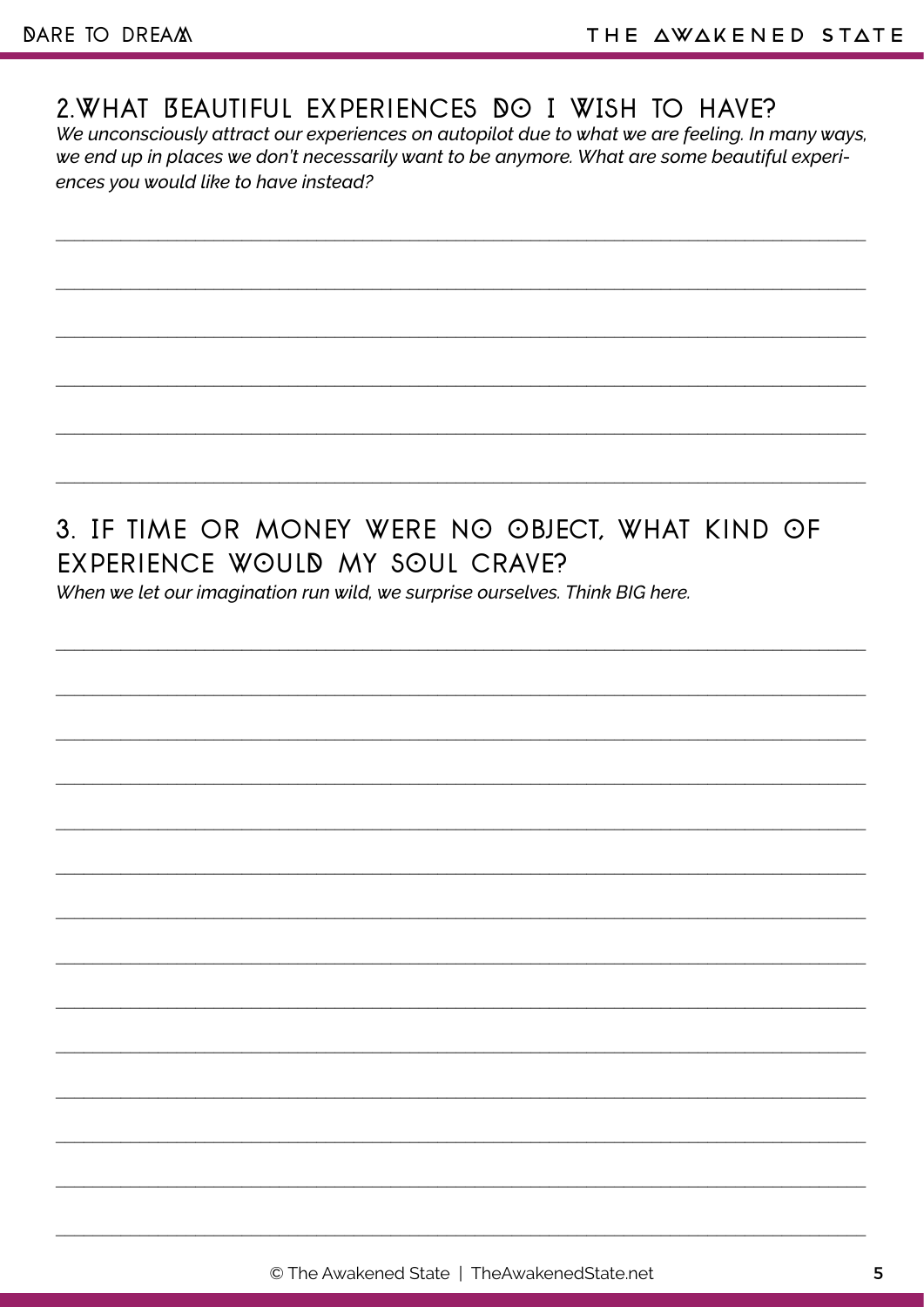#### 4.WHAT ARE SOME OF MY PASSIONS & STRENGTHS?

*If something is bugging you, chances are it's not in alignment with what you are passionate about, take a few moments and reflect on your strengths. This way you can start gravitating towards them. What makes you excited & inspired?*

\_\_\_\_\_\_\_\_\_\_\_\_\_\_\_\_\_\_\_\_\_\_\_\_\_\_\_\_\_\_\_\_\_\_\_\_\_\_\_\_\_\_\_\_\_\_\_\_\_\_\_\_\_\_\_\_\_\_\_\_\_\_\_\_\_\_\_\_\_\_\_\_\_\_\_\_\_\_\_\_\_\_\_\_\_\_\_

\_\_\_\_\_\_\_\_\_\_\_\_\_\_\_\_\_\_\_\_\_\_\_\_\_\_\_\_\_\_\_\_\_\_\_\_\_\_\_\_\_\_\_\_\_\_\_\_\_\_\_\_\_\_\_\_\_\_\_\_\_\_\_\_\_\_\_\_\_\_\_\_\_\_\_\_\_\_\_\_\_\_\_\_\_\_\_

\_\_\_\_\_\_\_\_\_\_\_\_\_\_\_\_\_\_\_\_\_\_\_\_\_\_\_\_\_\_\_\_\_\_\_\_\_\_\_\_\_\_\_\_\_\_\_\_\_\_\_\_\_\_\_\_\_\_\_\_\_\_\_\_\_\_\_\_\_\_\_\_\_\_\_\_\_\_\_\_\_\_\_\_\_\_\_

\_\_\_\_\_\_\_\_\_\_\_\_\_\_\_\_\_\_\_\_\_\_\_\_\_\_\_\_\_\_\_\_\_\_\_\_\_\_\_\_\_\_\_\_\_\_\_\_\_\_\_\_\_\_\_\_\_\_\_\_\_\_\_\_\_\_\_\_\_\_\_\_\_\_\_\_\_\_\_\_\_\_\_\_\_\_\_

#### 5.hOw can I start bringing tO Life my passiOns?

*List some ideas down where you start aligning more with these passions. What are ways you can start merging them into your daily experiences. Maybe writing a book, taking a new class, workshops, job hunt, making a blog, creating a fb group, a program for certification. What are some goals you can bring to life in your reality?*

\_\_\_\_\_\_\_\_\_\_\_\_\_\_\_\_\_\_\_\_\_\_\_\_\_\_\_\_\_\_\_\_\_\_\_\_\_\_\_\_\_\_\_\_\_\_\_\_\_\_\_\_\_\_\_\_\_\_\_\_\_\_\_\_\_\_\_\_\_\_\_\_\_\_\_\_\_\_\_\_\_\_\_\_\_\_\_

\_\_\_\_\_\_\_\_\_\_\_\_\_\_\_\_\_\_\_\_\_\_\_\_\_\_\_\_\_\_\_\_\_\_\_\_\_\_\_\_\_\_\_\_\_\_\_\_\_\_\_\_\_\_\_\_\_\_\_\_\_\_\_\_\_\_\_\_\_\_\_\_\_\_\_\_\_\_\_\_\_\_\_\_\_\_\_

\_\_\_\_\_\_\_\_\_\_\_\_\_\_\_\_\_\_\_\_\_\_\_\_\_\_\_\_\_\_\_\_\_\_\_\_\_\_\_\_\_\_\_\_\_\_\_\_\_\_\_\_\_\_\_\_\_\_\_\_\_\_\_\_\_\_\_\_\_\_\_\_\_\_\_\_\_\_\_\_\_\_\_\_\_\_\_

\_\_\_\_\_\_\_\_\_\_\_\_\_\_\_\_\_\_\_\_\_\_\_\_\_\_\_\_\_\_\_\_\_\_\_\_\_\_\_\_\_\_\_\_\_\_\_\_\_\_\_\_\_\_\_\_\_\_\_\_\_\_\_\_\_\_\_\_\_\_\_\_\_\_\_\_\_\_\_\_\_\_\_\_\_\_\_

\_\_\_\_\_\_\_\_\_\_\_\_\_\_\_\_\_\_\_\_\_\_\_\_\_\_\_\_\_\_\_\_\_\_\_\_\_\_\_\_\_\_\_\_\_\_\_\_\_\_\_\_\_\_\_\_\_\_\_\_\_\_\_\_\_\_\_\_\_\_\_\_\_\_\_\_\_\_\_\_\_\_\_\_\_\_\_

# 6.What Is ONE Thing I CAN DO FOR DAILy JOy?

*Many of us get bogged down with our busy lives causing stress and overwhelm to rule over our energy. This is why we should make it our TOP PRIORITY to focus on what can also bring us back to joy. What is something you can do to bring you back to joy. ex) unplugging, yoga, read a book, bubble bath, self-care, fun games, a good movie, creativity, netflix, coloring books, gratitude journal or even just more laughter in your life. List some ideas down to start implementing.*

\_\_\_\_\_\_\_\_\_\_\_\_\_\_\_\_\_\_\_\_\_\_\_\_\_\_\_\_\_\_\_\_\_\_\_\_\_\_\_\_\_\_\_\_\_\_\_\_\_\_\_\_\_\_\_\_\_\_\_\_\_\_\_\_\_\_\_\_\_\_\_\_\_\_\_\_\_\_\_\_\_\_\_\_\_\_\_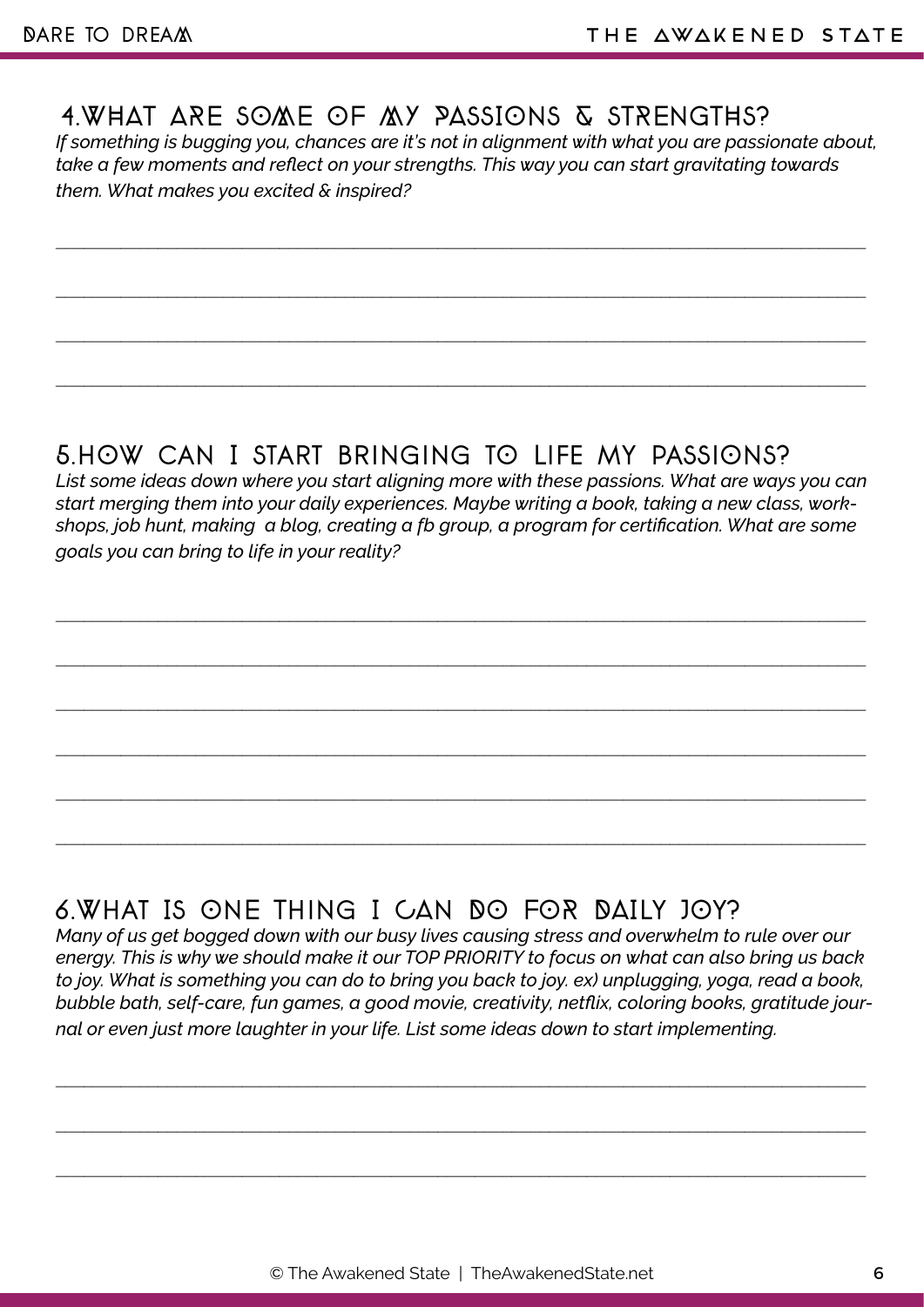#### 7. What Is the dream you wish would happen the most?

# 8. What is 5 steps you can take to start making this a RFAIITY?

*This is where we start taking action! Imagine you have the belief, motivation and perseverance to make this happen. What are some basic steps you could start taking today. How would you start growing? Steps could include: stepping out of your comfort zone more, researching, going somewhere new to meet people, creating practices or rituals, etc.*

| 2        |  |
|----------|--|
| Ω        |  |
| 4<br>. . |  |
|          |  |

# STEP 2: HOW DO I BECOME AWARE & FOCUSED ON MY INTENTIONS?

Intention setting is like a digital letter to the universe. When we put out an intention such as "I am grateful for happiness" the universe becomes like a xerox machine saying: "okay you're grateful for happiness? I'm going to send you all the things to make you happy!" However this also means words can be highly damaging in ways we don't always realize such as lack of self-worth, hating something or despair.

The power is in the word. Literally.

#### 1.What intentions am I using right now?

*Think about what you are telling the universe right now in your current circumstances. Is it positive or negative? Are you focused on feeding the problem or the solution?*

 $\mathcal{L}_\mathcal{L} = \{ \mathcal{L}_\mathcal{L} = \{ \mathcal{L}_\mathcal{L} = \{ \mathcal{L}_\mathcal{L} = \{ \mathcal{L}_\mathcal{L} = \{ \mathcal{L}_\mathcal{L} = \{ \mathcal{L}_\mathcal{L} = \{ \mathcal{L}_\mathcal{L} = \{ \mathcal{L}_\mathcal{L} = \{ \mathcal{L}_\mathcal{L} = \{ \mathcal{L}_\mathcal{L} = \{ \mathcal{L}_\mathcal{L} = \{ \mathcal{L}_\mathcal{L} = \{ \mathcal{L}_\mathcal{L} = \{ \mathcal{L}_\mathcal{$ 

 $\mathcal{L}_\mathcal{L} = \{ \mathcal{L}_\mathcal{L} = \{ \mathcal{L}_\mathcal{L} = \{ \mathcal{L}_\mathcal{L} = \{ \mathcal{L}_\mathcal{L} = \{ \mathcal{L}_\mathcal{L} = \{ \mathcal{L}_\mathcal{L} = \{ \mathcal{L}_\mathcal{L} = \{ \mathcal{L}_\mathcal{L} = \{ \mathcal{L}_\mathcal{L} = \{ \mathcal{L}_\mathcal{L} = \{ \mathcal{L}_\mathcal{L} = \{ \mathcal{L}_\mathcal{L} = \{ \mathcal{L}_\mathcal{L} = \{ \mathcal{L}_\mathcal{$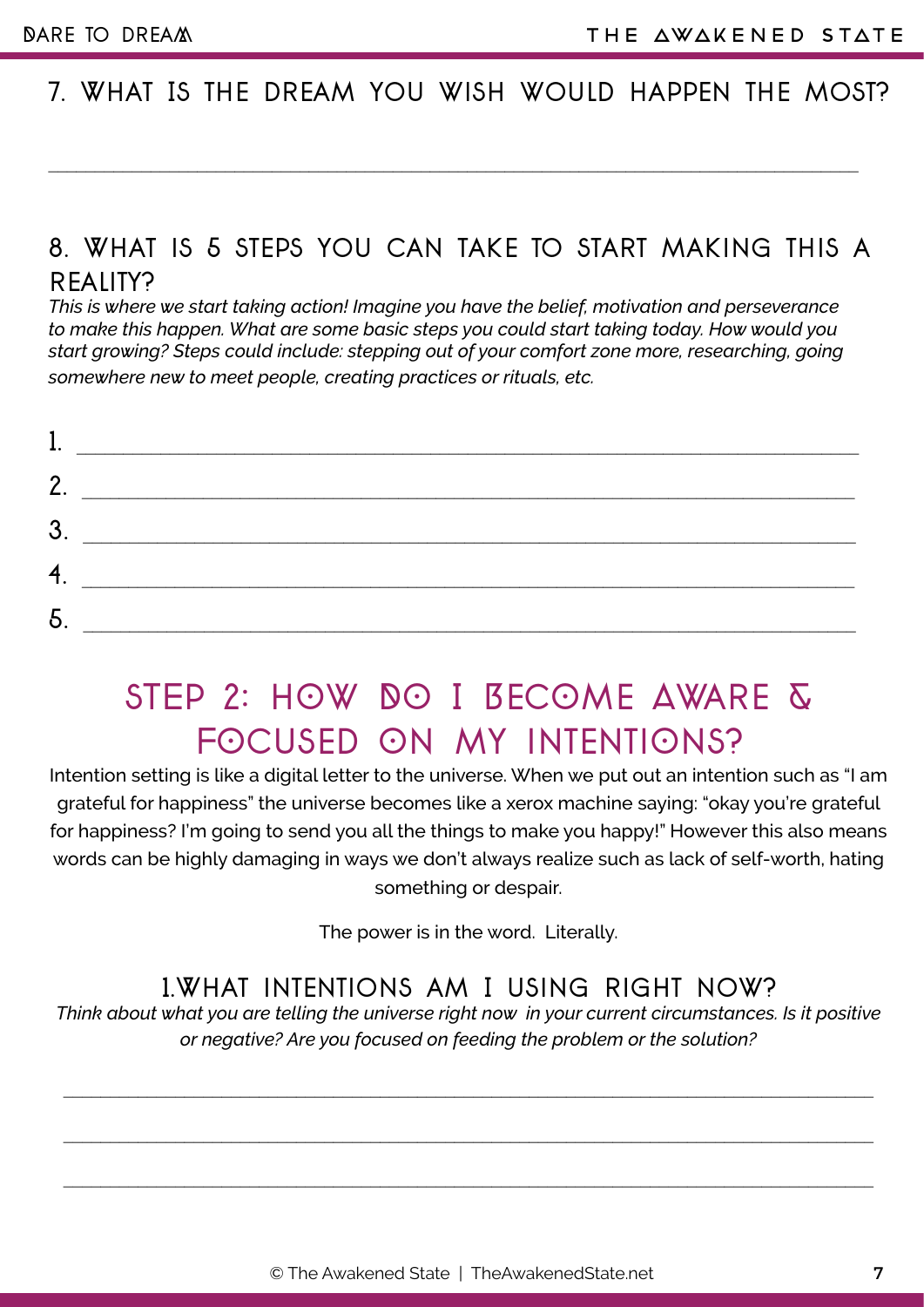#### 2.What is a problem I have right now?

*Identify the energy problem, if we're focused on the negative it's coming up for a reason. Write the problem below, we're going to focus on shifting it.*

\_\_\_\_\_\_\_\_\_\_\_\_\_\_\_\_\_\_\_\_\_\_\_\_\_\_\_\_\_\_\_\_\_\_\_\_\_\_\_\_\_\_\_\_\_\_\_\_\_\_\_\_\_\_\_\_\_\_\_\_\_\_\_\_\_\_\_\_\_\_\_\_\_\_\_\_\_\_\_\_\_\_\_\_\_\_\_

\_\_\_\_\_\_\_\_\_\_\_\_\_\_\_\_\_\_\_\_\_\_\_\_\_\_\_\_\_\_\_\_\_\_\_\_\_\_\_\_\_\_\_\_\_\_\_\_\_\_\_\_\_\_\_\_\_\_\_\_\_\_\_\_\_\_\_\_\_\_\_\_\_\_\_\_\_\_\_\_\_\_\_\_\_\_\_

3.EXCLAIM GRATITUDE - What is the LessOn?

*It sounds crazy but thank the problem and ask yourself, what is the lesson here? Why is this brought to my attention?* 

#### 4.fOcus On the sOlutiOn - What am i grateful for?

\_\_\_\_\_\_\_\_\_\_\_\_\_\_\_\_\_\_\_\_\_\_\_\_\_\_\_\_\_\_\_\_\_\_\_\_\_\_\_\_\_\_\_\_\_\_\_\_\_\_\_\_\_\_\_\_\_\_\_\_\_\_\_\_\_\_\_\_\_\_\_\_\_\_\_\_\_\_\_\_\_\_\_\_\_\_\_

*What is the solution to the problem? Write a gratitude affirmation around it. ex) I am grateful for no more anger, overwhelm, & stress in our home.* 

#### 5.how can I start Empowering my energy?

\_\_\_\_\_\_\_\_\_\_\_\_\_\_\_\_\_\_\_\_\_\_\_\_\_\_\_\_\_\_\_\_\_\_\_\_\_\_\_\_\_\_\_\_\_\_\_\_\_\_\_\_\_\_\_\_\_\_\_\_\_\_\_\_\_\_\_\_\_\_\_\_\_\_\_\_\_\_\_\_\_\_\_\_\_\_\_

List a few easy ideas to start empowering your energy. What makes your soul feel good? When *we graviate towards what feels good - our energy begins shifting.*

\_\_\_\_\_\_\_\_\_\_\_\_\_\_\_\_\_\_\_\_\_\_\_\_\_\_\_\_\_\_\_\_\_\_\_\_\_\_\_\_\_\_\_\_\_\_\_\_\_\_\_\_\_\_\_\_\_\_\_\_\_\_\_\_\_\_\_\_\_\_\_\_\_\_\_\_\_\_\_\_\_\_\_\_\_\_\_

\_\_\_\_\_\_\_\_\_\_\_\_\_\_\_\_\_\_\_\_\_\_\_\_\_\_\_\_\_\_\_\_\_\_\_\_\_\_\_\_\_\_\_\_\_\_\_\_\_\_\_\_\_\_\_\_\_\_\_\_\_\_\_\_\_\_\_\_\_\_\_\_\_\_\_\_\_\_\_\_\_\_\_\_\_\_\_

\_\_\_\_\_\_\_\_\_\_\_\_\_\_\_\_\_\_\_\_\_\_\_\_\_\_\_\_\_\_\_\_\_\_\_\_\_\_\_\_\_\_\_\_\_\_\_\_\_\_\_\_\_\_\_\_\_\_\_\_\_\_\_\_\_\_\_\_\_\_\_\_\_\_\_\_\_\_\_\_\_\_\_\_\_\_\_

\_\_\_\_\_\_\_\_\_\_\_\_\_\_\_\_\_\_\_\_\_\_\_\_\_\_\_\_\_\_\_\_\_\_\_\_\_\_\_\_\_\_\_\_\_\_\_\_\_\_\_\_\_\_\_\_\_\_\_\_\_\_\_\_\_\_\_\_\_\_\_\_\_\_\_\_\_\_\_\_\_\_\_\_\_\_\_

 $\_$  , and the set of the set of the set of the set of the set of the set of the set of the set of the set of the set of the set of the set of the set of the set of the set of the set of the set of the set of the set of th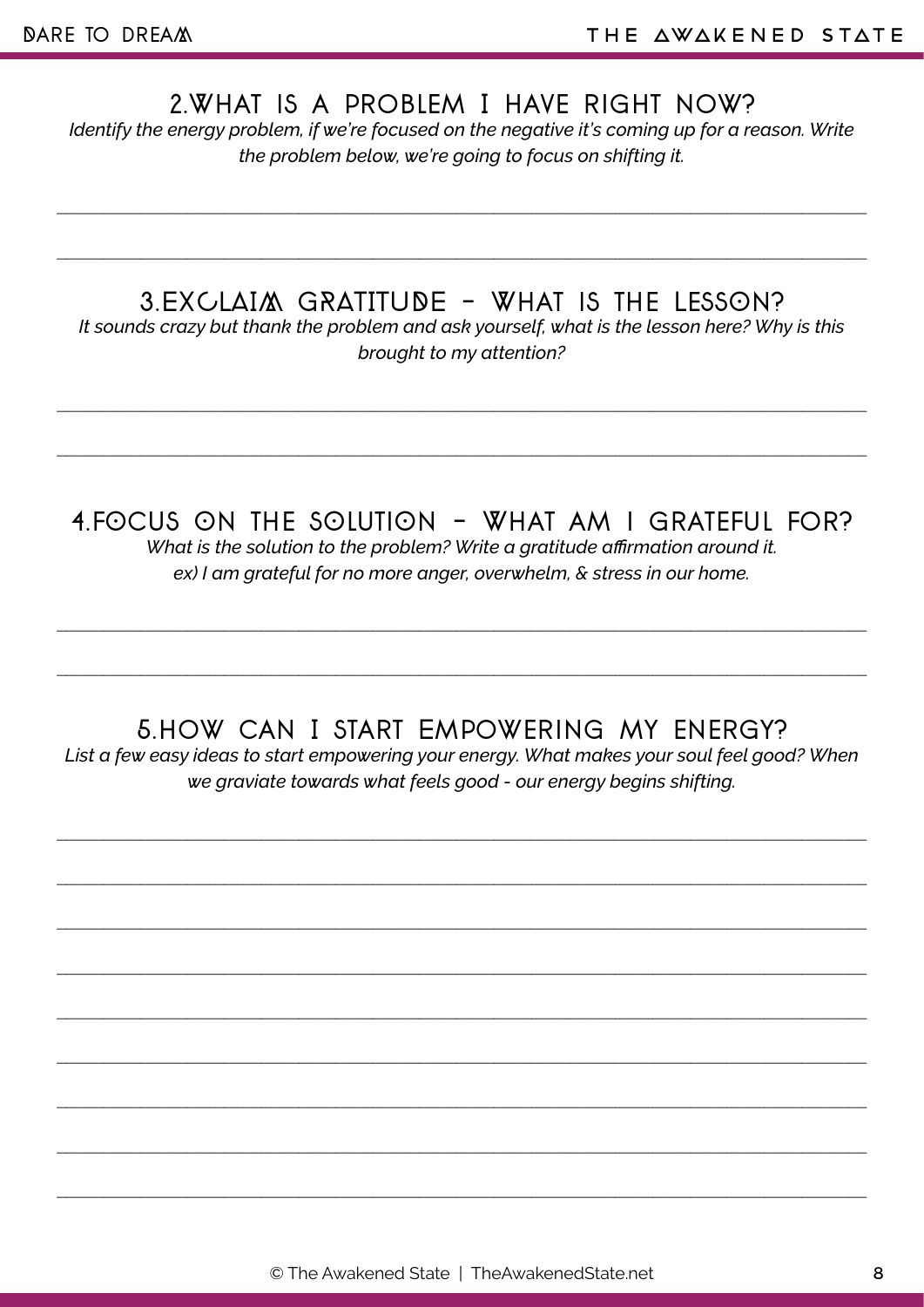# STEP 3: AM I SPENDING MY ENERGY WISELY?

I know what you're thinking how does spending my energy and feelings have anything to do with dreaming? Well you're not really chasing a physical goal, **you're chasing a feeling.** The more you align with the feeling - you start attracting those dreams. That's the magic of the

universe.

#### 1. hOw DO I feel On a DAily BASis?

*Take a moment and listen, how do you feel, are you constantly battling emotions or negativity. Write your feelings down.*

\_\_\_\_\_\_\_\_\_\_\_\_\_\_\_\_\_\_\_\_\_\_\_\_\_\_\_\_\_\_\_\_\_\_\_\_\_\_\_\_\_\_\_\_\_\_\_\_\_\_\_\_\_\_\_\_\_\_\_\_\_\_\_\_\_\_\_\_\_\_\_\_\_\_\_\_\_\_\_\_\_\_\_\_\_\_\_

\_\_\_\_\_\_\_\_\_\_\_\_\_\_\_\_\_\_\_\_\_\_\_\_\_\_\_\_\_\_\_\_\_\_\_\_\_\_\_\_\_\_\_\_\_\_\_\_\_\_\_\_\_\_\_\_\_\_\_\_\_\_\_\_\_\_\_\_\_\_\_\_\_\_\_\_\_\_\_\_\_\_\_\_\_\_\_

#### 2. what drains/exhausts my energy the mOst?

*Identifying where our energy is lacking the most, always indicates the energy we need to start shifting and rebalancing. When going throughout your day, Ask yourself: Does this drain or uplift me?*

\_\_\_\_\_\_\_\_\_\_\_\_\_\_\_\_\_\_\_\_\_\_\_\_\_\_\_\_\_\_\_\_\_\_\_\_\_\_\_\_\_\_\_\_\_\_\_\_\_\_\_\_\_\_\_\_\_\_\_\_\_\_\_\_\_\_\_\_\_\_\_\_\_\_\_\_\_\_\_\_\_\_\_\_\_\_\_

# 4. What causes me to feel the most upset?

*What we feel upsets us is the missing link of resistance we need to transform. What is bugging us is exactly what we need to clean up, get rid of or destroy from our lives.*

\_\_\_\_\_\_\_\_\_\_\_\_\_\_\_\_\_\_\_\_\_\_\_\_\_\_\_\_\_\_\_\_\_\_\_\_\_\_\_\_\_\_\_\_\_\_\_\_\_\_\_\_\_\_\_\_\_\_\_\_\_\_\_\_\_\_\_\_\_\_\_\_\_\_\_\_\_\_\_\_\_\_\_\_\_\_\_

\_\_\_\_\_\_\_\_\_\_\_\_\_\_\_\_\_\_\_\_\_\_\_\_\_\_\_\_\_\_\_\_\_\_\_\_\_\_\_\_\_\_\_\_\_\_\_\_\_\_\_\_\_\_\_\_\_\_\_\_\_\_\_\_\_\_\_\_\_\_\_\_\_\_\_\_\_\_\_\_\_\_\_\_\_\_\_

# 5. What DO I NEED tO LET GO OF?

*Sometimes identifying the problem is exactly the solution we need to see. where in your life do you need to let go? What is no longer serving you?*

\_\_\_\_\_\_\_\_\_\_\_\_\_\_\_\_\_\_\_\_\_\_\_\_\_\_\_\_\_\_\_\_\_\_\_\_\_\_\_\_\_\_\_\_\_\_\_\_\_\_\_\_\_\_\_\_\_\_\_\_\_\_\_\_\_\_\_\_\_\_\_\_\_\_\_\_\_\_\_\_\_\_\_\_\_\_\_

\_\_\_\_\_\_\_\_\_\_\_\_\_\_\_\_\_\_\_\_\_\_\_\_\_\_\_\_\_\_\_\_\_\_\_\_\_\_\_\_\_\_\_\_\_\_\_\_\_\_\_\_\_\_\_\_\_\_\_\_\_\_\_\_\_\_\_\_\_\_\_\_\_\_\_\_\_\_\_\_\_\_\_\_\_\_\_

\_\_\_\_\_\_\_\_\_\_\_\_\_\_\_\_\_\_\_\_\_\_\_\_\_\_\_\_\_\_\_\_\_\_\_\_\_\_\_\_\_\_\_\_\_\_\_\_\_\_\_\_\_\_\_\_\_\_\_\_\_\_\_\_\_\_\_\_\_\_\_\_\_\_\_\_\_\_\_\_\_\_\_\_\_\_\_

 $\_$  , and the set of the set of the set of the set of the set of the set of the set of the set of the set of the set of the set of the set of the set of the set of the set of the set of the set of the set of the set of th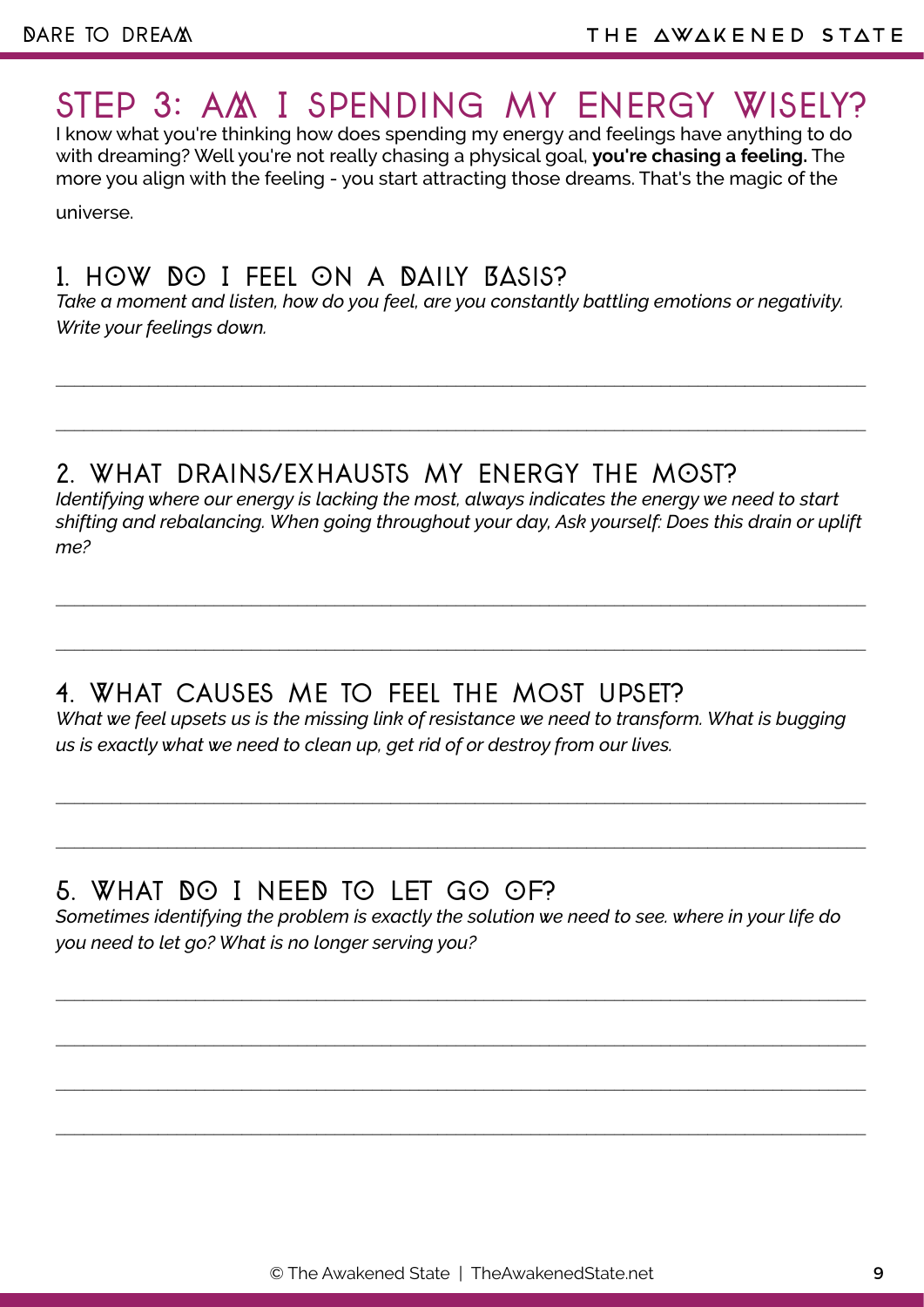# sTEp 4: What is the feeling-space i emit?

Frequency Vibrations. The Feeling Space is where you are gravitating your emotions daily. The feeling behind the thought. It isn't necessarily the thought that is the problem, it's the feeling you put behind it. The basis of emitting our energy starts with where we are vibing at is what we attract like a boomerrang.

#### 1. What current vibration am I creating?

*Without much thought, let yourself channel this answer. What vibration are you giving to your reality currently?*

\_\_\_\_\_\_\_\_\_\_\_\_\_\_\_\_\_\_\_\_\_\_\_\_\_\_\_\_\_\_\_\_\_\_\_\_\_\_\_\_\_\_\_\_\_\_\_\_\_\_\_\_\_\_\_\_\_\_\_\_\_\_\_\_\_\_\_\_\_\_\_\_\_\_\_\_\_\_\_\_\_\_\_\_\_\_\_

# 2. IF you had to pick a set mindset what would you choose?

*Our mindset is everything. It's kinda like our energetic anthem. If you think about why you struggle - you may be in a "difficult to handle situations" mindset. If you are in a peaceful mindset - you're emitting peaceful vibes. What mindset would you like to be? ex) peaceful & prosperous, Healthy & full of vitality, balanced & grounded.* 

#### 3. What Feelings are pulling my vision?

*It's the energy behind the thought, what feelings are coming to surface as you start to DREAM BIG. Are you feeling a bunch of resistance or freedom?*

 $\_$  , and the set of the set of the set of the set of the set of the set of the set of the set of the set of the set of the set of the set of the set of the set of the set of the set of the set of the set of the set of th

\_\_\_\_\_\_\_\_\_\_\_\_\_\_\_\_\_\_\_\_\_\_\_\_\_\_\_\_\_\_\_\_\_\_\_\_\_\_\_\_\_\_\_\_\_\_\_\_\_\_\_\_\_\_\_\_\_\_\_\_\_\_\_\_\_\_\_\_\_\_\_\_\_\_\_\_\_\_\_\_\_\_\_\_\_\_\_

#### 4. To cREATE these Dreams, where can i vibe?

*To start birthing dreams we inevitably have to stretch our mindset. Ask higher self, where do I need to be? What vibration should I work towards?*

\_\_\_\_\_\_\_\_\_\_\_\_\_\_\_\_\_\_\_\_\_\_\_\_\_\_\_\_\_\_\_\_\_\_\_\_\_\_\_\_\_\_\_\_\_\_\_\_\_\_\_\_\_\_\_\_\_\_\_\_\_\_\_\_\_\_\_\_\_\_\_\_\_\_\_\_\_\_\_\_\_\_\_\_\_\_\_

\_\_\_\_\_\_\_\_\_\_\_\_\_\_\_\_\_\_\_\_\_\_\_\_\_\_\_\_\_\_\_\_\_\_\_\_\_\_\_\_\_\_\_\_\_\_\_\_\_\_\_\_\_\_\_\_\_\_\_\_\_\_\_\_\_\_\_\_\_\_\_\_\_\_\_\_\_\_\_\_\_\_\_\_\_\_\_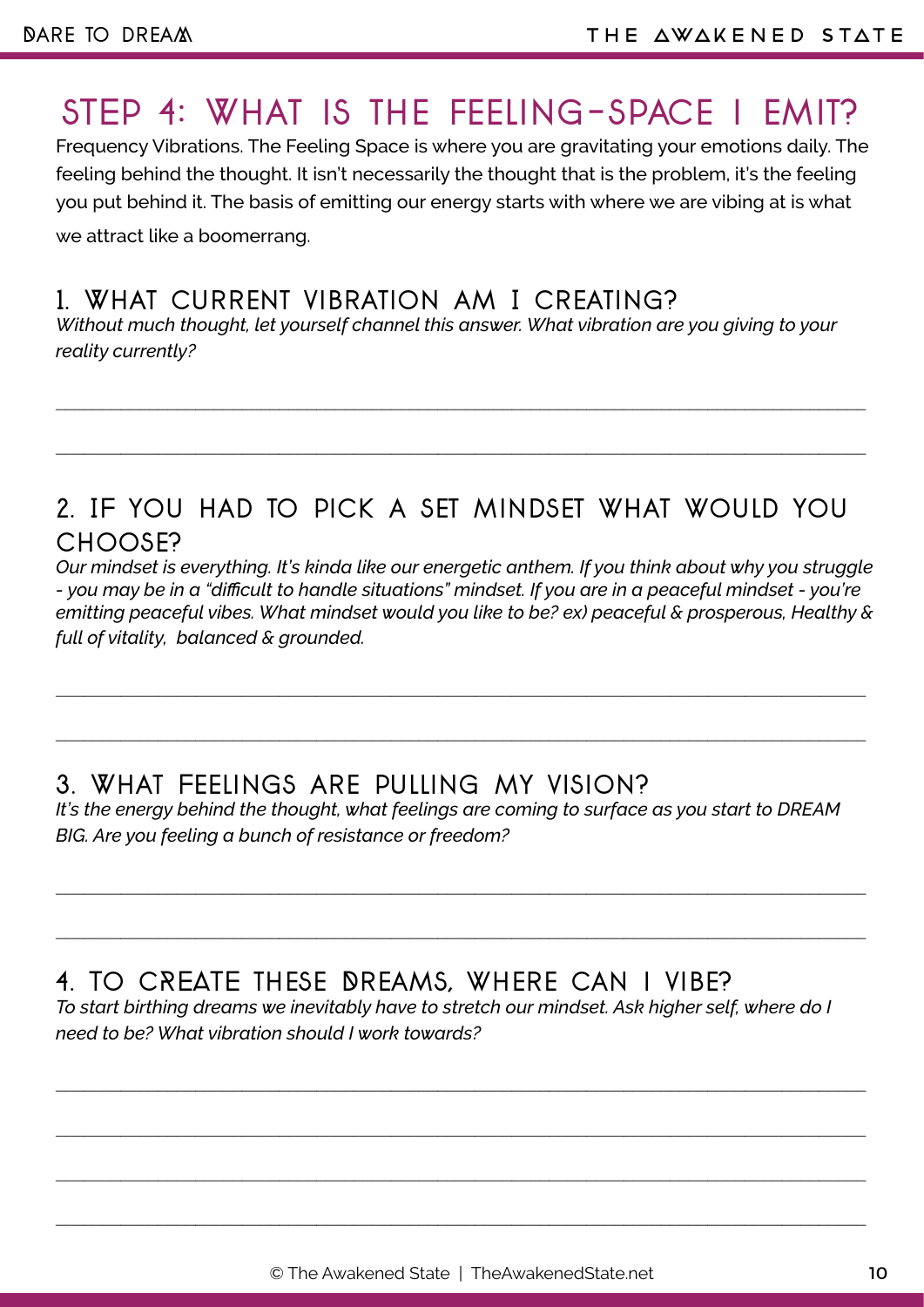#### 5. Where is my focus currently?

*Switch the focus, switch the vibrational state. Put simply where we put our focus is where we gravitate our energy. This is imperative towards managing your energy body. Your focus is your internal compass. Where is yours at?*

\_\_\_\_\_\_\_\_\_\_\_\_\_\_\_\_\_\_\_\_\_\_\_\_\_\_\_\_\_\_\_\_\_\_\_\_\_\_\_\_\_\_\_\_\_\_\_\_\_\_\_\_\_\_\_\_\_\_\_\_\_\_\_\_\_\_\_\_\_\_\_\_\_\_\_\_\_\_\_\_\_\_\_\_\_\_\_

## Simple questiOns TO Observe the Feeling-space

#### ask yOurself:

- *What is the energy i'm holding right now?*
- *In everyday situations ask yourself: Does this Drain or uplift my energy?*
- *What beliefs do I carry about this Dream positive or negatively?*
- *What do I refuse to let go of?*
- *Does this connect to my past experiences and/or old traumas?*

# sTEp 5: What inspired actiOns can I take tO Start FOcusing On my IntentiOns?

This is the part where we gotta step up and start practicing what we preach. Given what you've processed in this workbook, we're going to put everything together. Ideas and fantasies are great but many of us are feeding on the "idea of them" rather than DOING. Taking action is about learning we need to implement the will into our experiences. It is one thing to read about an idea, it is highly another to start taking action and accountability towards changing your personal identity. Thus changing your reality.

# 1. What dO I Need tO DO NExt?

Let's say a command to the universe and ask, what do we need to do next? Let the words come *to you. These next questions are pure channeling. Let go.*

\_\_\_\_\_\_\_\_\_\_\_\_\_\_\_\_\_\_\_\_\_\_\_\_\_\_\_\_\_\_\_\_\_\_\_\_\_\_\_\_\_\_\_\_\_\_\_\_\_\_\_\_\_\_\_\_\_\_\_\_\_\_\_\_\_\_\_\_\_\_\_\_\_\_\_\_\_\_\_\_\_\_\_\_\_\_\_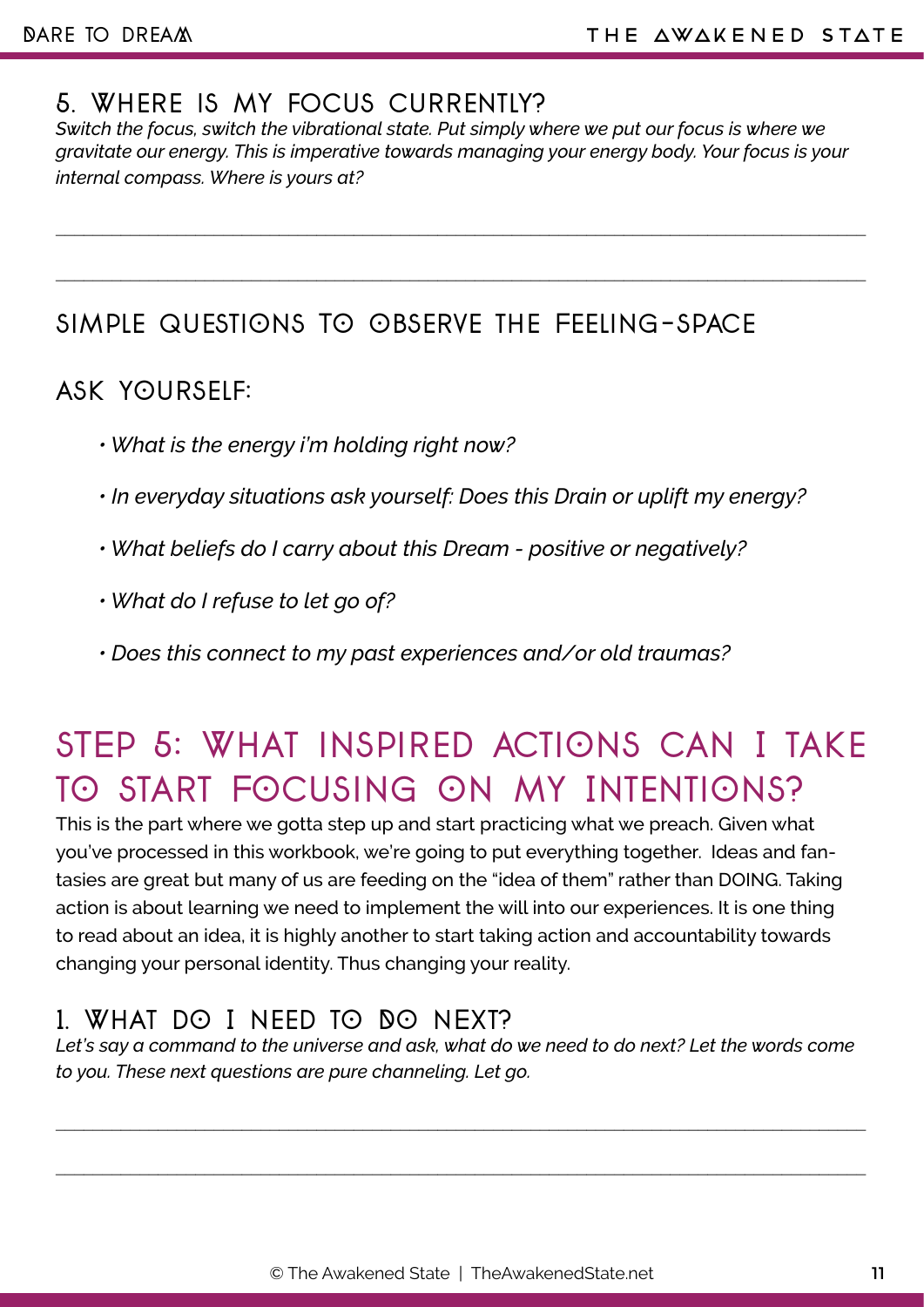# 2. HOW CAN I START ALIGNING WITH MY TRUE SELF?

# 3. WHAT STEPS DO I NEED TO TAKE TO ACCOMPLISH MY GOALS AND CREATE MY DREAMS?

Take a moment and listen within. let your internal compass guide you. What needs to happen?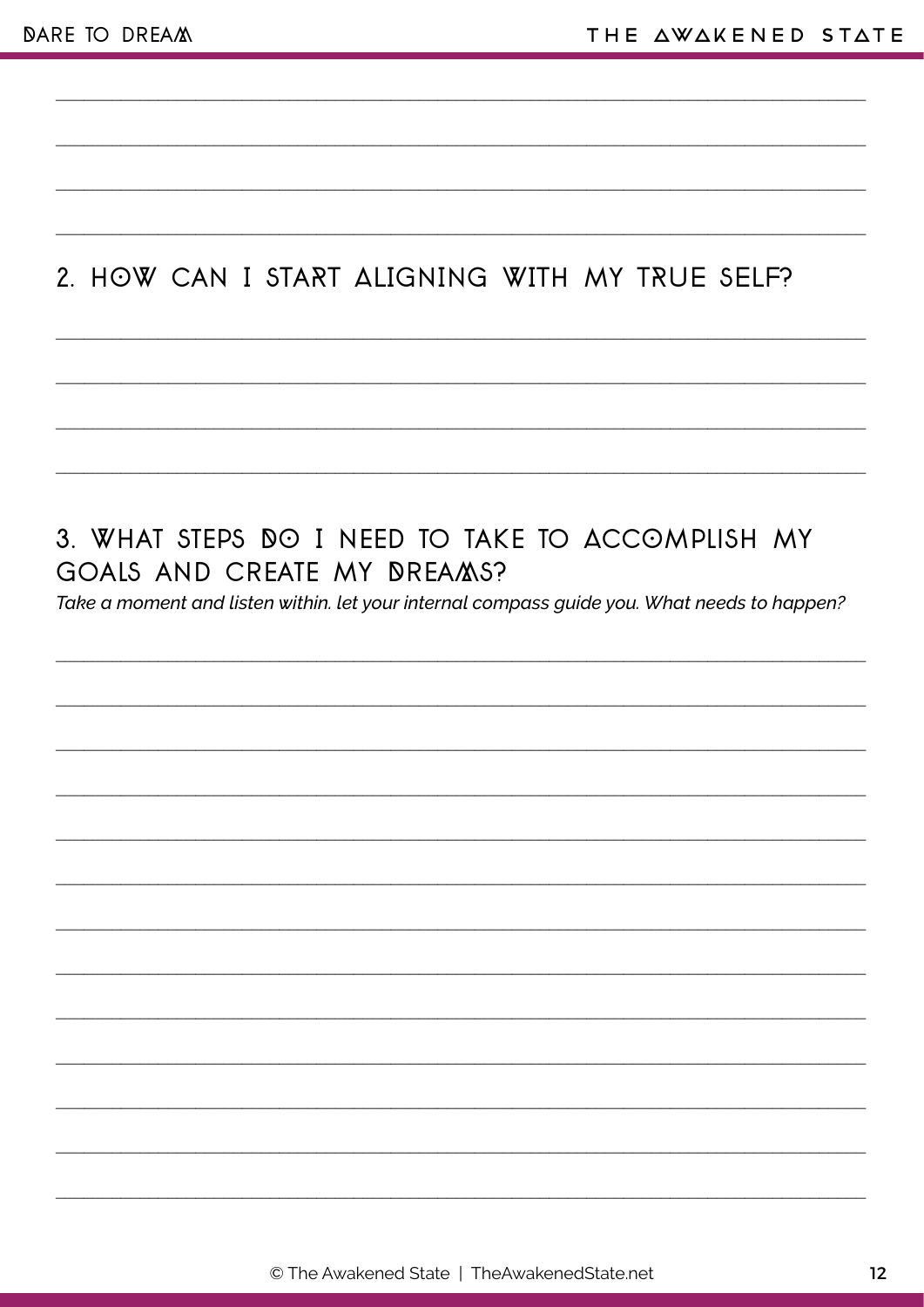#### 4. HOW CAN I CHANGE MY ATTITUDE OR FOCUS ON **CHANGING MY SITUATION?**

What needs to shift to allow these dreams to happen. What feeling am I blocking?

#### 5. WHAT AM I RESISTING?

Resistance shows us what we need to see to move forward, what are you resisting?

#### 5. WHAT NEEDS TO HAPPEN TO MOVE FORWARD?

When we're stuck, it's because there is something we need to see before moving forward, what is  $it<sup>2</sup>$ 

# 6 WHO NO I NFFN TO FORGIVE?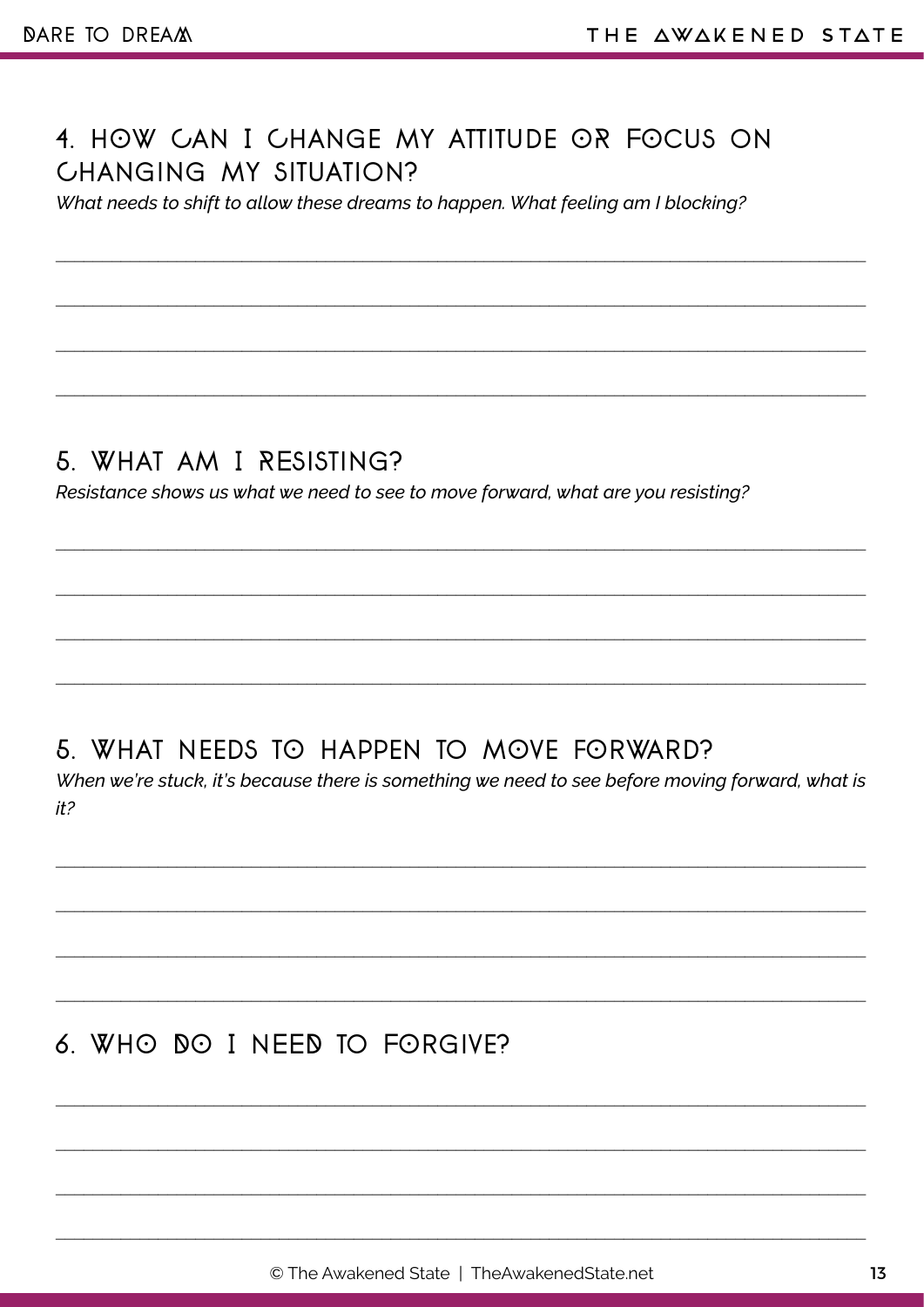7. WHAT PART OF MY ENERGY DO I NEED TO WORK ON? This helps us identify what is the unconscious struggle.

# 8. IF I COULD HAVE HEAVEN ON EARTH WHAT WOULD IT BE? WHAT WOULD IT FEEL LIKE? DESCRIBE THE EXPERIENCE.

© The Awakened State | TheAwakenedState.net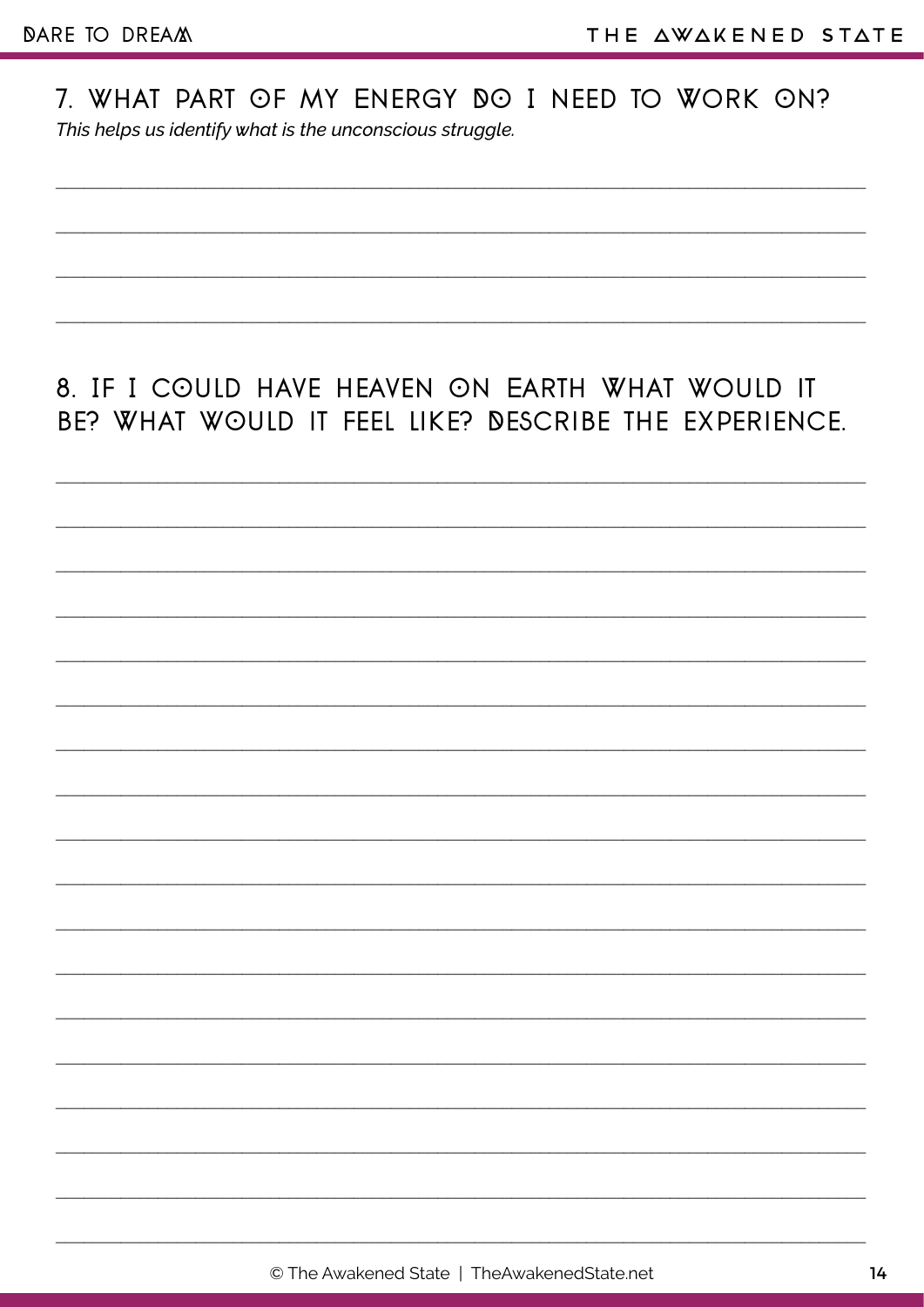#### 9. WHAT SIMPLE STEPS CAN I TAKE TO MAKE HEAVEN ON EARTH REAL FOR ME IN 24 HOURS?

Imagine the magic. What easy steps can you take TODAY to start making this real for you.

10. WHAT DO I DESIRE TO CREATE RIGHT NOW?

Now we're going full circle. Put all this energy together.

11. HOW DO I BECOME MORE FOCUSED ON MY INTENTIONS? What needs to happen mentally and emotionally.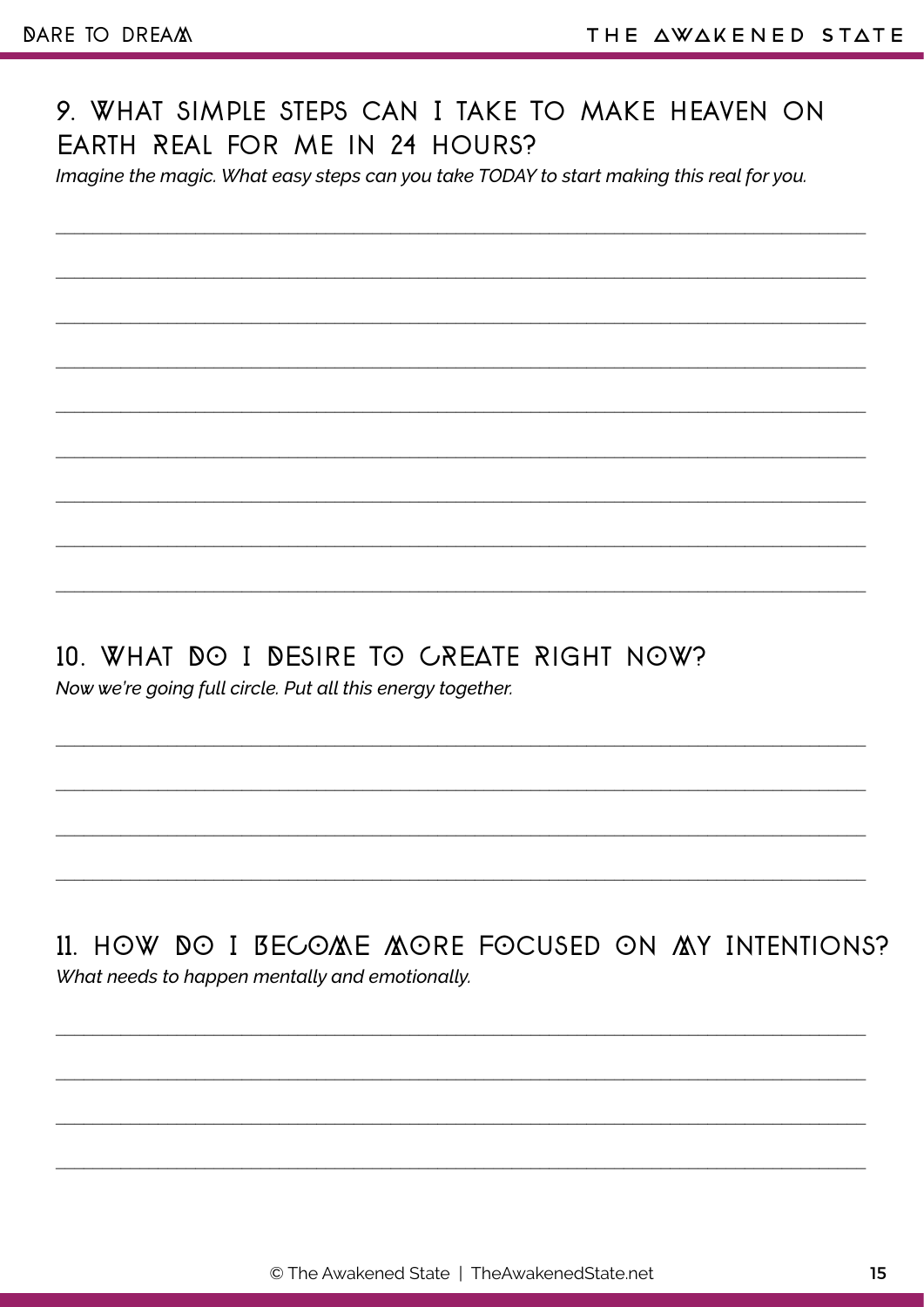# 12. hOw Can I start spending my energy more wisely?

\_\_\_\_\_\_\_\_\_\_\_\_\_\_\_\_\_\_\_\_\_\_\_\_\_\_\_\_\_\_\_\_\_\_\_\_\_\_\_\_\_\_\_\_\_\_\_\_\_\_\_\_\_\_\_\_\_\_\_\_\_\_\_\_\_\_\_\_\_\_\_\_\_\_\_\_\_\_\_\_\_\_\_\_\_\_\_

\_\_\_\_\_\_\_\_\_\_\_\_\_\_\_\_\_\_\_\_\_\_\_\_\_\_\_\_\_\_\_\_\_\_\_\_\_\_\_\_\_\_\_\_\_\_\_\_\_\_\_\_\_\_\_\_\_\_\_\_\_\_\_\_\_\_\_\_\_\_\_\_\_\_\_\_\_\_\_\_\_\_\_\_\_\_\_

\_\_\_\_\_\_\_\_\_\_\_\_\_\_\_\_\_\_\_\_\_\_\_\_\_\_\_\_\_\_\_\_\_\_\_\_\_\_\_\_\_\_\_\_\_\_\_\_\_\_\_\_\_\_\_\_\_\_\_\_\_\_\_\_\_\_\_\_\_\_\_\_\_\_\_\_\_\_\_\_\_\_\_\_\_\_\_

*What needs to shift in your reality to start making this real for you.* 

#### 13. What is the mindset that I need to align with?

*What vibrational mindset will get me there. Remember the feeling space.*

\_\_\_\_\_\_\_\_\_\_\_\_\_\_\_\_\_\_\_\_\_\_\_\_\_\_\_\_\_\_\_\_\_\_\_\_\_\_\_\_\_\_\_\_\_\_\_\_\_\_\_\_\_\_\_\_\_\_\_\_\_\_\_\_\_\_\_\_\_\_\_\_\_\_\_\_\_\_\_\_\_\_\_\_\_\_\_

\_\_\_\_\_\_\_\_\_\_\_\_\_\_\_\_\_\_\_\_\_\_\_\_\_\_\_\_\_\_\_\_\_\_\_\_\_\_\_\_\_\_\_\_\_\_\_\_\_\_\_\_\_\_\_\_\_\_\_\_\_\_\_\_\_\_\_\_\_\_\_\_\_\_\_\_\_\_\_\_\_\_\_\_\_\_\_

\_\_\_\_\_\_\_\_\_\_\_\_\_\_\_\_\_\_\_\_\_\_\_\_\_\_\_\_\_\_\_\_\_\_\_\_\_\_\_\_\_\_\_\_\_\_\_\_\_\_\_\_\_\_\_\_\_\_\_\_\_\_\_\_\_\_\_\_\_\_\_\_\_\_\_\_\_\_\_\_\_\_\_\_\_\_\_

# 14. WHAT ACTIONS CAN I TAKE RIGHT NOW TO SERVE MY highest Good?

*After everything you've learned here, Finally! Let's break this down into some action steps you can start taking for those dreams of yours. It's the big dreams that seem impossible until we start taking easy steps into the right direction.*

| 1. |    |
|----|----|
|    | 2. |
| 3. |    |
|    | 4. |
| 5. |    |